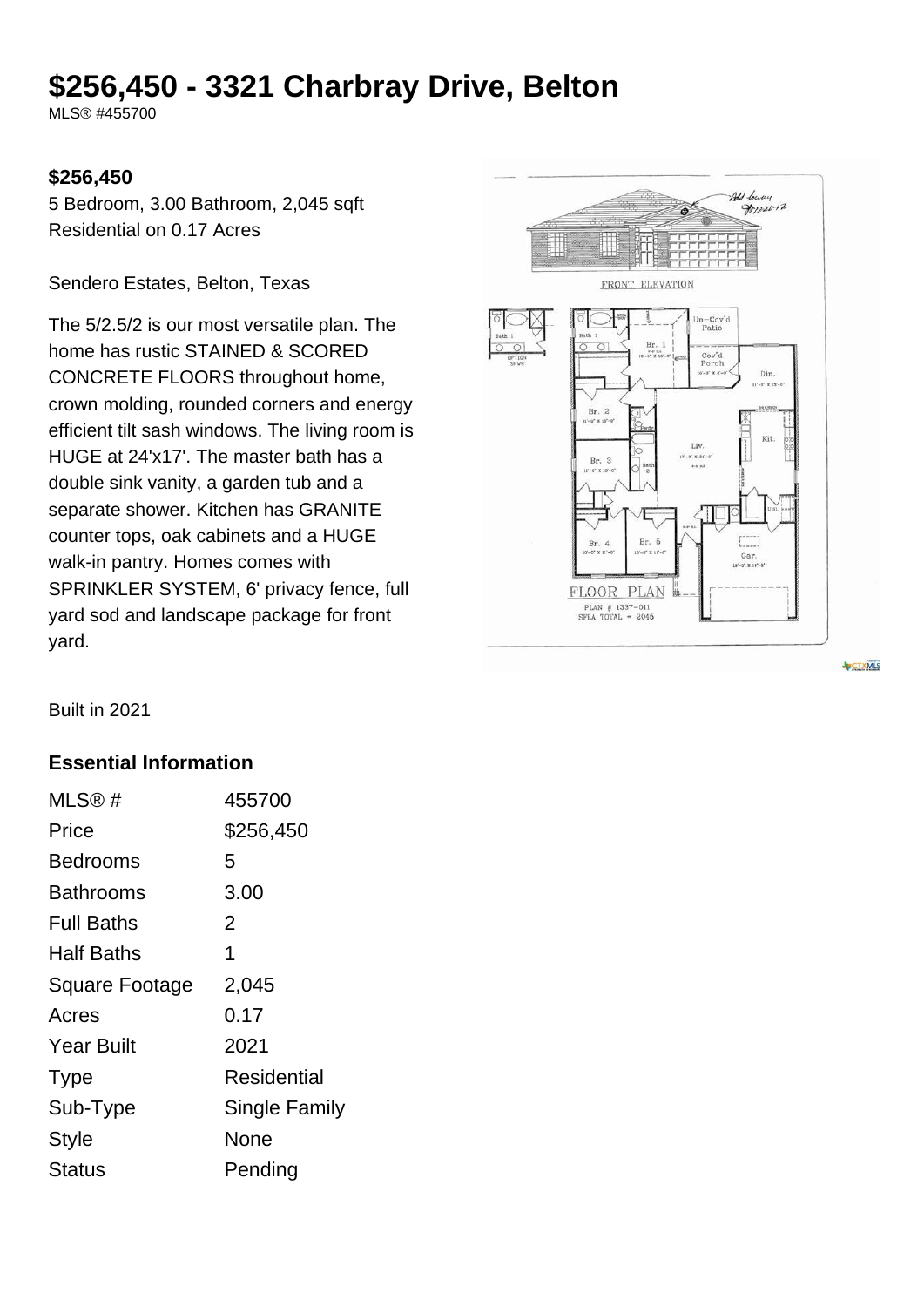# **Community Information**

| Address      | 3321 Charbray Drive    |
|--------------|------------------------|
| Subdivision  | <b>Sendero Estates</b> |
| City         | <b>Belton</b>          |
| County       | Bell                   |
| <b>State</b> | Texas                  |
| Zip Code     | 76513                  |

#### **Amenities**

| <b>Utilities</b> | Electricity Available, Phone Available |
|------------------|----------------------------------------|
| Features         | Curbs, None                            |
| Parking          | Attached, Garage                       |
| # of Garages     | 2                                      |
| View             | None                                   |

## **Interior**

| Interior                 | Concrete                                                                                                          |  |  |
|--------------------------|-------------------------------------------------------------------------------------------------------------------|--|--|
| <b>Interior Features</b> | Carbon Monoxide Detector, Ceiling Fan(s), Double Vanity, Garden<br>Tub/Roman Tub, Separate Shower, Split Bedrooms |  |  |
| Appliances               | Dishwasher, Disposal, Electric Water Heater, Microwave, Plumbed For<br>Ice Maker, Range, Some Electric Appliances |  |  |
| Heating                  | Central, Electric                                                                                                 |  |  |
| Cooling                  | Central Air, Electric, 1 Unit                                                                                     |  |  |
| <b>Fireplaces</b>        | <b>None</b>                                                                                                       |  |  |
| # of Stories             | 1                                                                                                                 |  |  |
| <b>Stories</b>           | <b>One</b>                                                                                                        |  |  |

#### **Exterior**

| Exterior Features Covered Patio, Porch |
|----------------------------------------|
| Composition, Shingle                   |
| <b>Brick Veneer, Masonry</b>           |
| Slab                                   |
|                                        |

# **School Information**

| <b>Belton ISD</b> |
|-------------------|
|                   |

# **Additional Information**

| Date Listed     | November 1st, 2021 |
|-----------------|--------------------|
| Days on Market  |                    |
| <b>HOA Fees</b> | 0.00               |